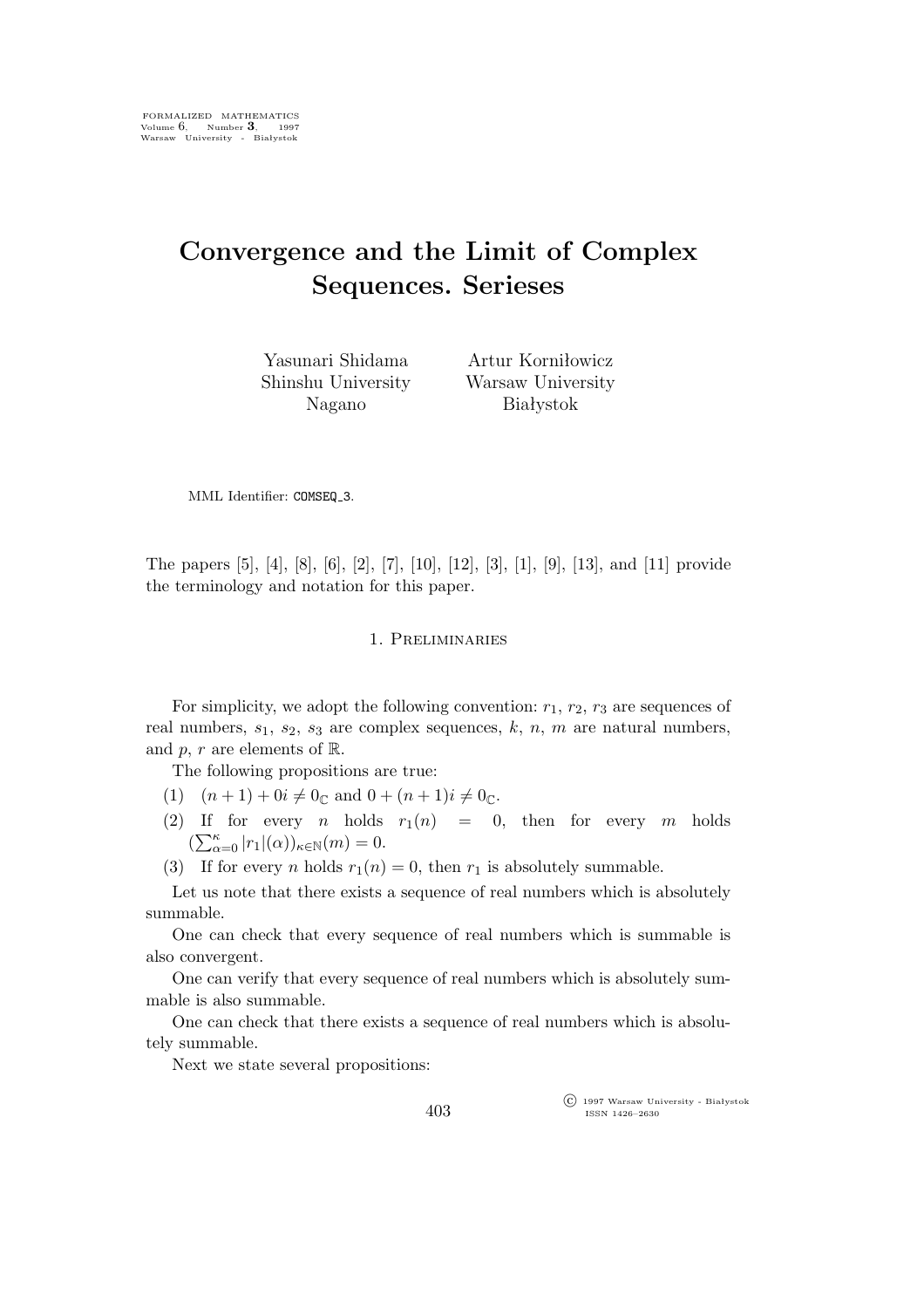# 404 yasunari shidama and artur korniłowicz

- (4) Suppose  $r_1$  is convergent. Let given p. Suppose  $0 < p$ . Then there exists n such that for all natural numbers m, l such that  $n \leq m$  and  $n \leq l$  holds  $|r_1(m) - r_1(l)| < p.$
- (5) If for every *n* holds  $r_1(n) \leq p$ , then for all natural numbers *n*, *l* holds  $(\sum_{\alpha=0}^{\kappa}(r_1)(\alpha))_{\kappa\in\mathbb{N}}(n+l)-(\sum_{\alpha=0}^{\kappa}(r_1)(\alpha))_{\kappa\in\mathbb{N}}(n)\leqslant p\cdot l.$
- (6) If for every *n* holds  $r_1(n) \leqslant p$ , then for every *n* holds  $\left(\sum_{\alpha=0}^{\kappa}(r_1)(\alpha)\right)_{\kappa\in\mathbb{N}}(n)\leqslant p\cdot (n+1).$
- (7) If for every *n* such that  $n \leq m$  holds  $r_2(n) \leq p \cdot r_3(n)$ , then  $(\sum_{\alpha=0}^{\kappa} (r_2)(\alpha))_{\kappa \in \mathbb{N}}(m) \leq p \cdot (\sum_{\alpha=0}^{\kappa} (r_3)(\alpha))_{\kappa \in \mathbb{N}}(m).$
- (8) Suppose that for every *n* such that  $n \leq m$  holds  $r_2(n) \leq p \cdot r_3(n)$ . Let given *n*. Suppose  $n \leq m$ . Let *l* be a natural number. If  $n +$  $l \leq m$ , then  $\left(\sum_{\alpha=0}^{K} (r_2)(\alpha)\right)_{\kappa \in \mathbb{N}} (n + l) - \left(\sum_{\alpha=0}^{K} (r_2)(\alpha)\right)_{\kappa \in \mathbb{N}} (n) \leq p$  $((\sum_{\alpha=0}^{\kappa}(r_3)(\alpha))_{\kappa\in\mathbb{N}}(n+l)-(\sum_{\alpha=0}^{\kappa}(r_3)(\alpha))_{\kappa\in\mathbb{N}}(n)).$
- (9) If for every *n* holds  $0 \leq r_1(n)$ , then for all *n*, *m* such that  $n \leq m$  holds  $|(\sum_{\alpha=0}^{\kappa}(r_1)(\alpha))_{\kappa \in \mathbb{N}}(m) - (\sum_{\alpha=0}^{\kappa}(r_1)(\alpha))_{\kappa \in \mathbb{N}}(n)| =$  $(\sum_{\alpha=0}^{\kappa}(r_1)(\alpha))_{\kappa\in\mathbb{N}}(m) - (\sum_{\alpha=0}^{\kappa}(r_1)(\alpha))_{\kappa\in\mathbb{N}}(n)$  and for every *n* holds  $|(\sum_{\alpha=0}^{K} (r_1)(\alpha))_{\kappa \in \mathbb{N}}(n)| = (\sum_{\alpha=0}^{K} (r_1)(\alpha))_{\kappa \in \mathbb{N}}(n).$
- (10) If  $s_2$  is convergent and  $s_3$  is convergent and  $\lim(s_2 s_3) = 0$ <sub>C</sub>, then  $\lim s_2 = \lim s_3.$

### 2. The Operations on Complex Sequences

In the sequel z denotes an element of  $\mathbb C$  and  $N_1$  denotes an increasing sequence of naturals.

Let z be an element of  $\mathbb{C}$ . The functor  $(z^{\kappa})_{\kappa \in \mathbb{N}}$  yielding a complex sequence is defined as follows:

 $(Def. 1)$   $(z^{\kappa})_{\kappa \in \mathbb{N}}(0) = 1_{\mathbb{C}}$  and for every *n* holds  $(z^{\kappa})_{\kappa \in \mathbb{N}}(n+1) = (z^{\kappa})_{\kappa \in \mathbb{N}}(n) \cdot z$ .

Let z be an element of  $\mathbb C$  and let n be a natural number. The functor  $z_N^n$ yielding an element of  $\mathbb C$  is defined by:

(Def. 2)  $z_N^n = (z^\kappa)_{\kappa \in \mathbb{N}}(n)$ .

The following proposition is true

(11)  $z_N^0 = 1_{\mathbb{C}}$ .

Let c be a complex sequence. The functor  $\Re(c)$  yields a sequence of real numbers and is defined as follows:

(Def. 3) For every n holds  $\Re(c)(n) = \Re(c(n)).$ 

Let c be a complex sequence. The functor  $\Im(c)$  yielding a sequence of real numbers is defined as follows:

(Def. 4) For every *n* holds  $\Im(c)(n) = \Im(c(n))$ .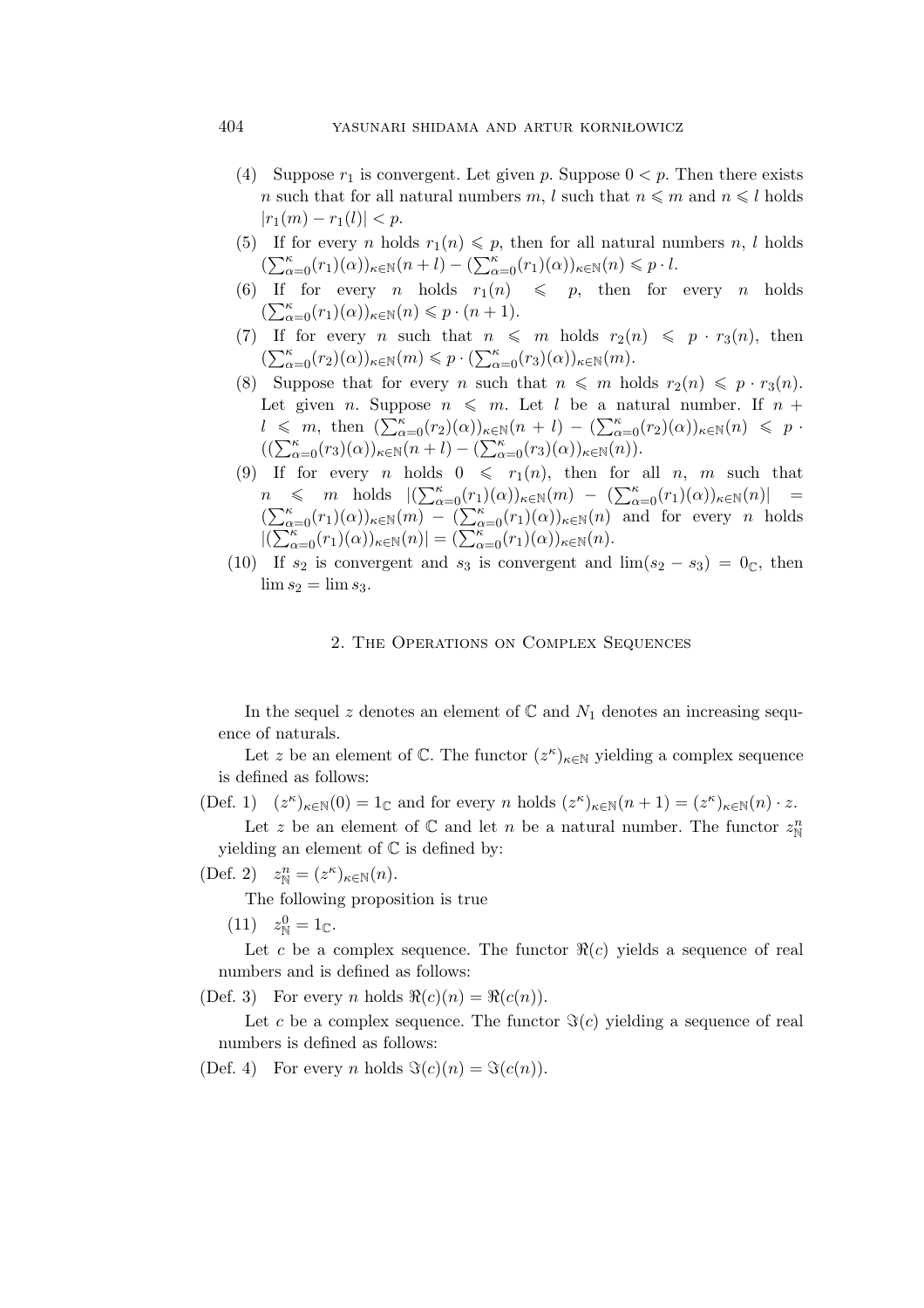We now state a number of propositions:

- $(12)$   $|z| \leq |\Re(z)| + |\Im(z)|.$
- $(13)$   $|\Re(z)| \leq |z|$  and  $|\Im(z)| \leq |z|$ .
- $(14)$   $\Re(s_2) = \Re(s_3)$  and  $\Im(s_2) = \Im(s_3)$  iff  $s_2 = s_3$ .
- $(15)$   $\Re(s_2) + \Re(s_3) = \Re(s_2 + s_3)$  and  $\Im(s_2) + \Im(s_3) = \Im(s_2 + s_3).$
- (16)  $-\Re(s_1) = \Re(-s_1)$  and  $-\Im(s_1) = \Im(-s_1)$ .
- (17)  $r \cdot \Re(z) = \Re((r+0i) \cdot z)$  and  $r \cdot \Im(z) = \Im((r+0i) \cdot z)$ .
- $(18)$   $\Re(s_2) \Re(s_3) = \Re(s_2 s_3)$  and  $\Im(s_2) \Im(s_3) = \Im(s_2 s_3).$
- $r \Re(s_1) = \Re((r+0i) s_1)$  and  $r \Im(s_1) = \Im((r+0i) s_1)$ .
- (20)  $\mathcal{R}(z \ s_1) = \mathcal{R}(z) \mathcal{R}(s_1) \mathcal{F}(z) \mathcal{F}(s_1)$  and  $\mathcal{F}(z \ s_1) = \mathcal{R}(z) \mathcal{F}(s_1) + \mathcal{F}(z) \mathcal{R}(s_1)$ .
- $(21)$   $\Re(s_2 s_3) = \Re(s_2) \Re(s_3) \Im(s_2) \Im(s_3)$  and  $\Im(s_2 s_3) = \Re(s_2) \Im(s_3) +$  $\Im(s_2) \Re(s_3)$ .

Let  $s_1$  be a complex sequence and let  $N_1$  be an increasing sequence of naturals. The functor  $s_1 N_1$  yielding a complex sequence is defined by:

(Def. 5) For every *n* holds  $(s_1 N_1)(n) = s_1(N_1(n)).$ 

Next we state the proposition

 $(22)$   $\Re(s_1 N_1) = \Re(s_1) \cdot N_1$  and  $\Im(s_1 N_1) = \Im(s_1) \cdot N_1$ .

Let  $s_1$  be a complex sequence and let k be a natural number. The functor  $s_1 \uparrow k$  yields a complex sequence and is defined by:

(Def. 6) For every n holds  $(s_1 \uparrow k)(n) = s_1(n+k)$ .

The following proposition is true

(23)  $\Re(s_1) \uparrow k = \Re(s_1 \uparrow k)$  and  $\Im(s_1) \uparrow k = \Im(s_1 \uparrow k)$ .

Let  $s_1$  be a complex sequence. The functor  $(\sum_{\alpha=0}^{\kappa} (s_1)(\alpha))_{\kappa \in \mathbb{N}}$  yields a complex sequence and is defined as follows:

(Def. 7)  $(\sum_{\alpha=0}^{\kappa} (s_1)(\alpha))_{\kappa \in \mathbb{N}}(0) = s_1(0)$  and for every n holds  $(\sum_{\alpha=0}^{\kappa} (s_1)(\alpha))_{\kappa \in \mathbb{N}}(n+\alpha)$ 1) =  $(\sum_{\alpha=0}^{k} (s_1)(\alpha))_{\kappa \in \mathbb{N}}(n) + s_1(n+1).$ 

Let  $s_1$  be a complex sequence. The functor  $\sum s_1$  yields an element of  $\mathbb C$  and is defined as follows:

(Def. 8)  $\sum s_1 = \lim((\sum_{\alpha=0}^{\kappa} (s_1)(\alpha))_{\kappa \in \mathbb{N}}).$ 

Next we state a number of propositions:

- (24) If for every *n* holds  $s_1(n) = 0$ <sub>C</sub>, then for every *m* holds  $\left(\sum_{\alpha=0}^{\kappa}(s_1)(\alpha)\right)_{\kappa\in\mathbb{N}}(m)=0_{\mathbb{C}}.$
- (25) If for every *n* holds  $s_1(n) = 0$ <sub>C</sub>, then for every *m* holds  $\left(\sum_{\alpha=0}^{\kappa} |s_1|(\alpha)\right)_{\kappa \in \mathbb{N}}(m) = 0.$
- (26)  $(\sum_{\alpha=0}^{\kappa} \Re(s_1)(\alpha))_{\kappa \in \mathbb{N}} = \Re((\sum_{\alpha=0}^{\kappa} (s_1)(\alpha))_{\kappa \in \mathbb{N}})$  and  $(\sum_{\alpha=0}^{\kappa} \Im(s_1)(\alpha))_{\kappa \in \mathbb{N}} =$  $\Im((\sum_{\alpha=0}^{\kappa}(s_1)(\alpha))_{\kappa\in\mathbb{N}}).$

$$
(27)\quad (\sum_{\alpha=0}^{\kappa} (s_2)(\alpha))_{\kappa \in \mathbb{N}} + (\sum_{\alpha=0}^{\kappa} (s_3)(\alpha))_{\kappa \in \mathbb{N}} = (\sum_{\alpha=0}^{\kappa} (s_2 + s_3)(\alpha))_{\kappa \in \mathbb{N}}.
$$

$$
(28)\quad (\sum_{\alpha=0}^{\kappa} (s_2)(\alpha))_{\kappa \in \mathbb{N}} - (\sum_{\alpha=0}^{\kappa} (s_3)(\alpha))_{\kappa \in \mathbb{N}} = (\sum_{\alpha=0}^{\kappa} (s_2 - s_3)(\alpha))_{\kappa \in \mathbb{N}}.
$$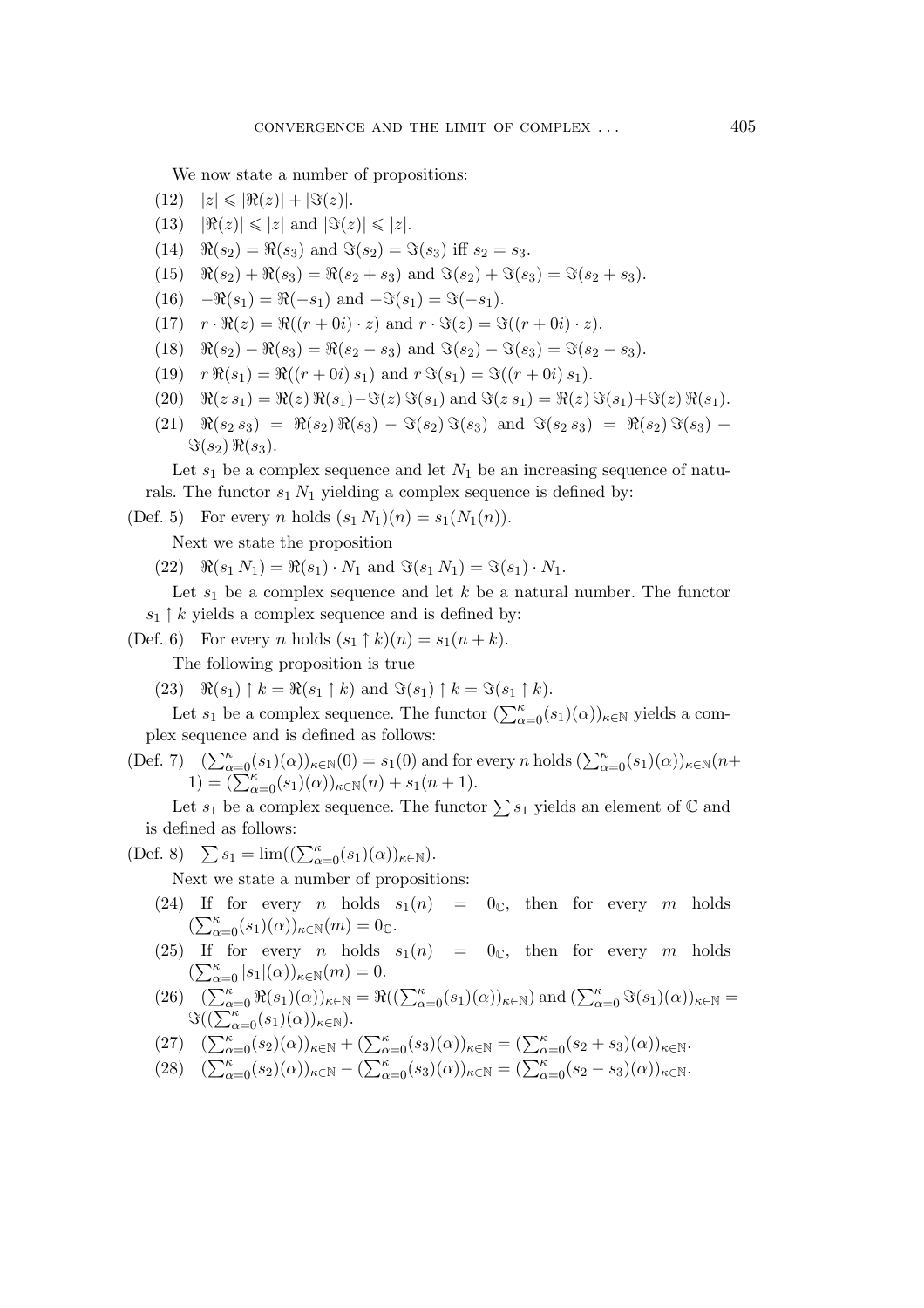- $(29)$  $\sum_{\alpha=0}^{\kappa} (z \, s_1)(\alpha)_{\kappa \in \mathbb{N}} = z \left( \sum_{\alpha=0}^{\kappa} (s_1)(\alpha) \right)_{\kappa \in \mathbb{N}}.$
- $(30)$   $|(\sum_{\alpha=0}^{\kappa} (s_1)(\alpha))_{\kappa \in \mathbb{N}}(k)| \leq (\sum_{\alpha=0}^{\kappa} |s_1|(\alpha))_{\kappa \in \mathbb{N}}(k).$
- $(31)$   $|(\sum_{\alpha=0}^{\kappa}(s_1)(\alpha))_{\kappa\in\mathbb{N}}(m)-(\sum_{\alpha=0}^{\kappa}(s_1)(\alpha))_{\kappa\in\mathbb{N}}(n)| \leqslant |(\sum_{\alpha=0}^{\kappa}|s_1|(\alpha))_{\kappa\in\mathbb{N}}(m)$  $-(\sum_{\alpha=0}^{\kappa} |s_1|(\alpha))_{\kappa \in \mathbb{N}}(n)|$ .
- $(32)$   $(\sum_{\alpha=0}^{\kappa} \Re(s_1)(\alpha))_{\kappa \in \mathbb{N}} \uparrow k = \Re((\sum_{\alpha=0}^{\kappa} (s_1)(\alpha))_{\kappa \in \mathbb{N}} \uparrow k)$  and  $(\sum_{\alpha=0}^{\kappa} \Im(s_1)(\alpha))_{\kappa \in \mathbb{N}} \uparrow k = \Im((\sum_{\alpha=0}^{\kappa} (s_1)(\alpha))_{\kappa \in \mathbb{N}} \uparrow k).$
- (33) If for every *n* holds  $s_2(n) = s_1(0)$ , then  $(\sum_{\alpha=0}^{\kappa} (s_1 \uparrow 1)(\alpha))_{\kappa \in \mathbb{N}}$  $(\sum_{\alpha=0}^{\kappa} (s_1)(\alpha))_{\kappa \in \mathbb{N}} \uparrow 1 - s_2.$
- (34)  $(\sum_{\alpha=0}^{\kappa} |s_1|(\alpha))_{\kappa \in \mathbb{N}}$  is non-decreasing.

Let  $s_1$  be a complex sequence. Note that  $(\sum_{\alpha=0}^{\kappa} |s_1|(\alpha))_{\kappa \in \mathbb{N}}$  is non-decreasing. Next we state three propositions:

- (35) If for every *n* such that  $n \leq m$  holds  $s_2(n) = s_3(n)$ , then  $\left(\sum_{\alpha=0}^{\kappa}(s_2)(\alpha)\right)_{\kappa\in\mathbb{N}}(m) = \left(\sum_{\alpha=0}^{\kappa}(s_3)(\alpha)\right)_{\kappa\in\mathbb{N}}(m).$
- (36) If  $1_{\mathbb{C}} \neq z$ , then for every n holds  $\left(\sum_{\alpha=0}^{\kappa} ((z^{\kappa})_{\kappa \in \mathbb{N}})(\alpha)\right)_{\kappa \in \mathbb{N}}(n) = \frac{1_{\mathbb{C}} z_{\mathbb{N}}^{n+1}}{1_{\mathbb{C}} z}$ .
- (37) If  $z \neq 1_{\mathbb{C}}$  and for every n holds  $s_1(n+1) = z \cdot s_1(n)$ , then for every n holds  $(\sum_{\alpha=0}^{\kappa} (s_1)(\alpha))_{\kappa \in \mathbb{N}} (n) = s_1(0) \cdot \frac{1_{\mathbb{C}} - z_{\mathbb{N}}^{n+1}}{1_{\mathbb{C}} - z}$ .

# 3. CONVERGENCE OF COMPLEX SEQUENCES

Next we state four propositions:

- (38) Let  $a, b$  be sequences of real numbers and  $c$  be a complex sequence. Suppose that for every *n* holds  $\Re(c(n)) = a(n)$  and  $\Im(c(n)) = b(n)$ . Then a is convergent and b is convergent if and only if c is convergent.
- (39) Let  $a, b$  be convergent sequences of real numbers and  $c$  be a complex sequence. Suppose that for every n holds  $\Re(c(n)) = a(n)$  and  $\Im(c(n)) =$  $b(n)$ . Then c is convergent and  $\lim c = \lim a + \lim bi$ .
- (40) Let  $a, b$  be sequences of real numbers and  $c$  be a convergent complex sequence. Suppose that for every n holds  $\Re(c(n)) = a(n)$  and  $\Im(c(n)) =$  $b(n)$ . Then a is convergent and b is convergent and  $\lim a = \Re(\lim c)$  and  $\lim b = \Im(\lim c).$
- (41) For every convergent complex sequence c holds  $\Re(c)$  is convergent and  $\Im(c)$  is convergent and  $\lim \Re(c) = \Re(\lim c)$  and  $\lim \Im(c) = \Im(\lim c)$ .

Let c be a convergent complex sequence. Observe that  $\Re(c)$  is convergent and  $\Im(c)$  is convergent.

The following propositions are true:

(42) Let c be a complex sequence. Suppose  $\Re(c)$  is convergent and  $\Im(c)$  is convergent. Then c is convergent and  $\Re(\lim c) = \lim \Re(c)$  and  $\Im(\lim c) =$  $\lim \Im(c)$ .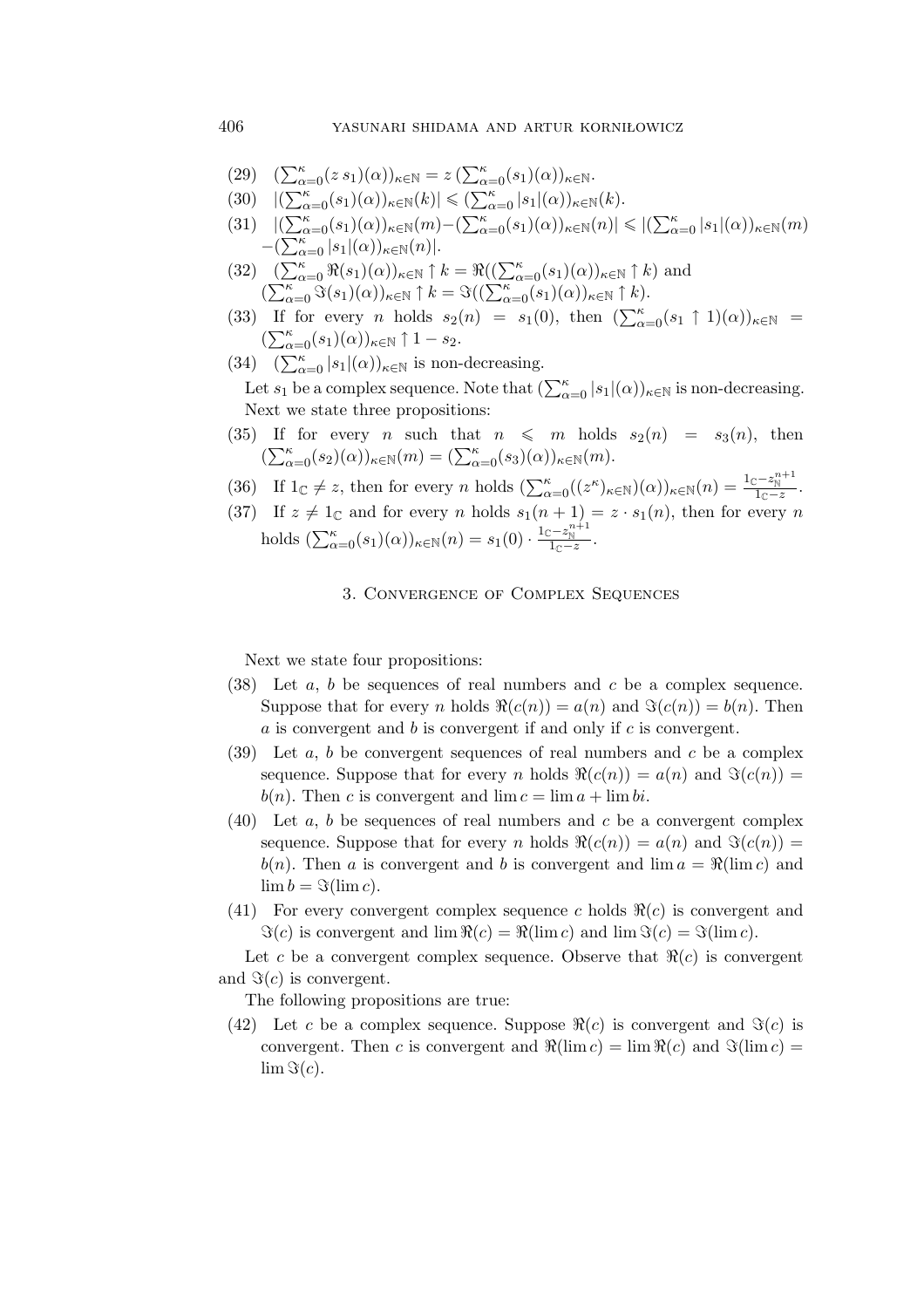- (43) If  $0 < |z|$  and  $|z| < 1$  and  $s_1(0) = z$  and for every n holds  $s_1(n + 1) =$  $s_1(n) \cdot z$ , then  $s_1$  is convergent and  $\lim s_1 = 0_{\mathbb{C}}$ .
- (44) If  $|z| < 1$  and for every *n* holds  $s_1(n) = z_{\mathbb{N}}^{n+1}$ , then  $s_1$  is convergent and  $\lim s_1 = 0_{\mathbb{C}}.$
- (45) If  $r > 0$  and there exists m such that for every n such that  $n \geq m$  holds  $|s_1(n)| \geq r$ , then  $|s_1|$  is not convergent or  $\lim |s_1| \neq 0$ .
- (46)  $s_1$  is convergent iff for every p such that  $0 < p$  there exists n such that for every m such that  $n \leq m$  holds  $|s_1(m) - s_1(n)| < p$ .
- (47) Suppose  $s_1$  is convergent. Let given p. Suppose  $0 < p$ . Then there exists n such that for all natural numbers m, l such that  $n \le m$  and  $n \le l$  holds  $|s_1(m) - s_1(l)| < p$ .
- (48) If for every *n* holds  $|s_1(n)| \le r_1(n)$  and  $r_1$  is convergent and  $\lim r_1 = 0$ , then  $s_1$  is convergent and  $\lim s_1 = 0_{\mathbb{C}}$ .
	- 4. Summable and Absolutely Summable Complex Sequences

Let  $s_1$ ,  $s_2$  be complex sequences. We say that  $s_1$  is a subsequence of  $s_2$  if and only if:

(Def. 9) There exists  $N_1$  such that  $s_1 = s_2 N_1$ .

Next we state three propositions:

- (49) If  $s_1$  is a subsequence of  $s_2$ , then  $\Re(s_1)$  is a subsequence of  $\Re(s_2)$  and  $\Im(s_1)$  is a subsequence of  $\Im(s_2)$ .
- (50) If  $s_1$  is a subsequence of  $s_2$  and  $s_2$  is a subsequence of  $s_3$ , then  $s_1$  is a subsequence of  $s_3$ .
- (51) If  $s_1$  is bounded, then there exists  $s_2$  which is a subsequence of  $s_1$  and convergent.

Let  $s_1$  be a complex sequence. We say that  $s_1$  is summable if and only if:

(Def. 10)  $(\sum_{\alpha=0}^{\kappa} (s_1)(\alpha))_{\kappa \in \mathbb{N}}$  is convergent.

Let us observe that there exists a complex sequence which is summable.

Let  $s_1$  be a summable complex sequence. Observe that  $(\sum_{\alpha=0}^{\kappa} (s_1)(\alpha))_{\kappa \in \mathbb{N}}$  is convergent.

Let us consider  $s_1$ . We say that  $s_1$  is absolutely summable if and only if:

 $(Def. 11)$  |s<sub>1</sub>| is summable.

One can prove the following proposition

(52) If for every *n* holds  $s_1(n) = 0$ <sub>C</sub>, then  $s_1$  is absolutely summable.

Let us observe that there exists a complex sequence which is absolutely summable.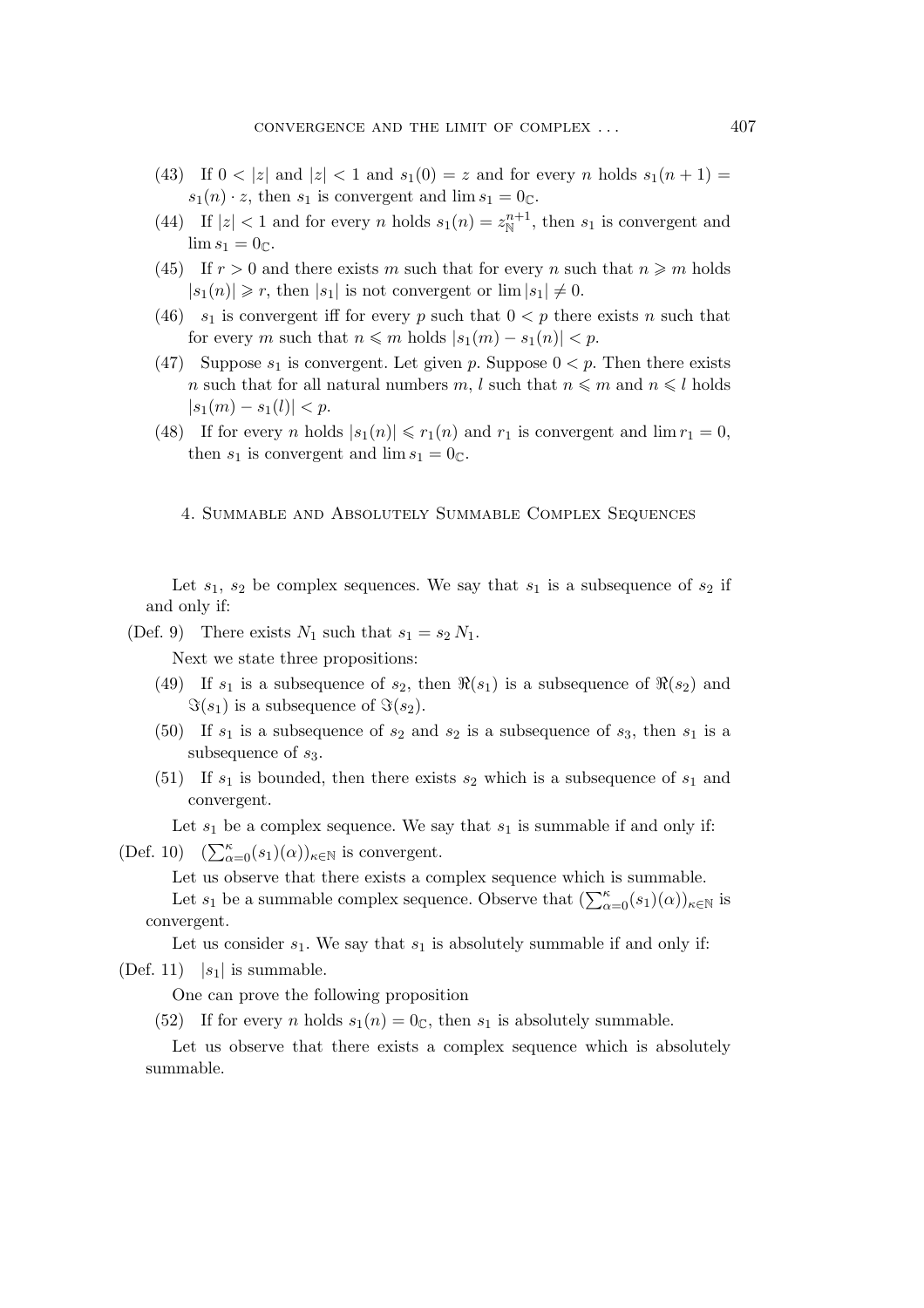Let  $s_1$  be an absolutely summable complex sequence. Observe that  $|s_1|$  is summable.

The following proposition is true

(53) If  $s_1$  is summable, then  $s_1$  is convergent and  $\lim s_1 = 0_{\mathbb{C}}$ .

One can verify that every complex sequence which is summable is also convergent.

We now state the proposition

(54) If  $s_1$  is summable, then  $\Re(s_1)$  is summable and  $\Im(s_1)$  is summable and  $\sum s_1 = \sum \Re(s_1) + \sum \Im(s_1)i.$ 

Let  $s_1$  be a summable complex sequence. One can verify that  $\Re(s_1)$  is summable and  $\Im(s_1)$  is summable.

We now state two propositions:

- (55) If  $s_2$  is summable and  $s_3$  is summable, then  $s_2 + s_3$  is summable and  $\sum(s_2 + s_3) = \sum s_2 + \sum s_3.$
- (56) If  $s_2$  is summable and  $s_3$  is summable, then  $s_2 s_3$  is summable and  $\sum(s_2 - s_3) = \sum s_2 - \sum s_3.$

Let  $s_2$ ,  $s_3$  be summable complex sequences. One can check that  $s_2 + s_3$  is summable and  $s_2 - s_3$  is summable.

The following proposition is true

(57) If  $s_1$  is summable, then  $z s_1$  is summable and  $\sum (z s_1) = z \cdot \sum s_1$ .

Let z be an element of  $\mathbb C$  and let  $s_1$  be a summable complex sequence. One can check that  $z s_1$  is summable.

The following two propositions are true:

- (58) If  $\Re(s_1)$  is summable and  $\Im(s_1)$  is summable, then  $s_1$  is summable and  $\sum s_1 = \sum \Re(s_1) + \sum \Im(s_1)i.$
- (59) If  $s_1$  is summable, then for every n holds  $s_1 \uparrow n$  is summable.

Let  $s_1$  be a summable complex sequence and let n be a natural number. Note that  $s_1 \uparrow n$  is summable.

One can prove the following propositions:

- (60) If there exists *n* such that  $s_1 \uparrow n$  is summable, then  $s_1$  is summable.
- (61) If  $s_1$  is summable, then for every n holds  $\sum s_1 = (\sum_{\alpha=0}^{\kappa} (s_1)(\alpha))_{\kappa \in \mathbb{N}} (n) +$  $\sum(s_1 \uparrow (n+1)).$
- (62)  $(\sum_{\alpha=0}^{\kappa} |s_1|(\alpha))_{\kappa \in \mathbb{N}}$  is upper bounded iff  $s_1$  is absolutely summable.

Let  $s_1$  be an absolutely summable complex sequence. One can check that  $\left(\sum_{\alpha=0}^{\kappa} |s_1|(\alpha)\right)_{\kappa \in \mathbb{N}}$  is upper bounded.

One can prove the following two propositions:

(63)  $s_1$  is summable iff for every p such that  $0 < p$  there exists n such that for every m such that  $n \leq m$  holds  $|(\sum_{\alpha=0}^{k} (s_1)(\alpha))_{\kappa \in \mathbb{N}}(m) \left(\sum_{\alpha=0}^{\kappa}(s_1)(\alpha)\right)_{\kappa\in\mathbb{N}}(n)| < p.$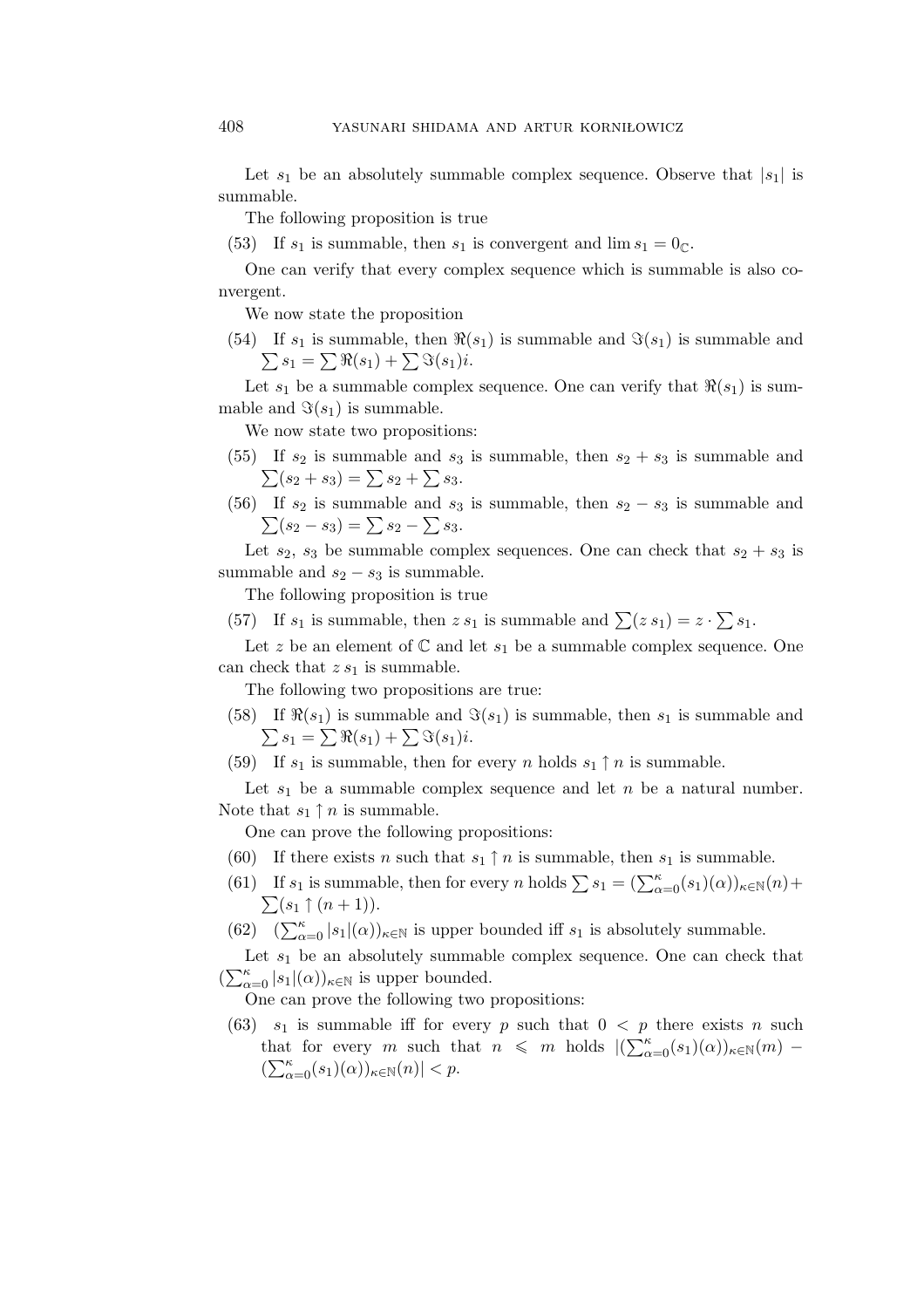(64) If  $s_1$  is absolutely summable, then  $s_1$  is summable.

One can check that every complex sequence which is absolutely summable is also summable.

Let us note that there exists a complex sequence which is absolutely summable.

The following propositions are true:

- (65) If  $|z| < 1$ , then  $(z^{\kappa})_{\kappa \in \mathbb{N}}$  is summable and  $\sum((z^{\kappa})_{\kappa \in \mathbb{N}}) = \frac{1_{\mathbb{C}}}{1_{\mathbb{C}} z}$ .
- (66) If  $|z| < 1$  and for every *n* holds  $s_1(n+1) = z \cdot s_1(n)$ , then  $s_1$  is summable and  $\sum s_1 = \frac{s_1(0)}{1 - z}$  $rac{s_1(0)}{1_{\mathbb{C}}-z}$ .
- (67) If  $r_2$  is summable and there exists m such that for every n such that  $m \leq n$  holds  $|s_3(n)| \leq r_2(n)$ , then  $s_3$  is absolutely summable.
- (68) Suppose for every *n* holds  $0 \leq |s_2|(n)$  and  $|s_2|(n) \leq |s_3|(n)$  and  $s_3$ is absolutely summable. Then  $s_2$  is absolutely summable and  $\sum |s_2| \leq$  $\sum |s_3|$ .
- (69) If for every n holds  $|s_1|(n) > 0$  and there exists m such that for every n such that  $n \geq m$  holds  $\frac{|s_1|(n+1)}{|s_1|(n)} \geq 1$ , then  $s_1$  is not absolutely summable.
- (70) If for every *n* holds  $r_2(n) = \sqrt[n]{|s_1|(n)}$  and  $r_2$  is convergent and  $\lim r_2 < 1$ , then  $s_1$  is absolutely summable.
- (71) If for every *n* holds  $r_2(n) = \sqrt[n]{|s_1|(n)}$  and there exists *m* such that for every *n* such that  $m \le n$  holds  $r_2(n) \ge 1$ , then  $|s_1|$  is not summable.
- (72) If for every *n* holds  $r_2(n) = \sqrt[n]{|s_1|(n)}$  and  $r_2$  is convergent and  $\lim r_2 > 1$ , then  $s_1$  is not absolutely summable.
- (73) Suppose  $|s_1|$  is non-increasing and for every *n* holds  $r_2(n) = 2^n \cdot |s_1|$  (the *n*-th power of 2). Then  $s_1$  is absolutely summable if and only if  $r_2$  is summable.
- (74) If  $p > 1$  and for every n such that  $n \ge 1$  holds  $|s_1|(n) = \frac{1}{n^p}$ , then  $s_1$  is absolutely summable.
- (75) If  $p \leq 1$  and for every *n* such that  $n \geq 1$  holds  $|s_1|(n) = \frac{1}{n^p}$ , then  $s_1$  is not absolutely summable.
- (76) If for every *n* holds  $s_1(n) \neq 0_{\mathbb{C}}$  and  $r_2(n) = \frac{|s_1|(n+1)}{|s_1|(n)}$  and  $r_2$  is convergent and  $\lim r_2 < 1$ , then  $s_1$  is absolutely summable
- (77) If for every *n* holds  $s_1(n) \neq 0$  and there exists *m* such that for every *n* such that  $n \geq m$  holds  $\frac{|s_1|(n+1)}{|s_1|(n)} \geq 1$ , then  $s_1$  is not absolutely summable.

#### **REFERENCES**

- [1] Agnieszka Banachowicz and Anna Winnicka. Complex sequences. *Formalized Mathematics*, 4(**1**):121–124, 1993.
- [2] Grzegorz Bancerek. The fundamental properties of natural numbers. *Formalized Mathematics*, 1(**1**):41–46, 1990.
- [3] Czesław Byliński. The complex numbers. *Formalized Mathematics*, 1(**3**):507–513, 1990.